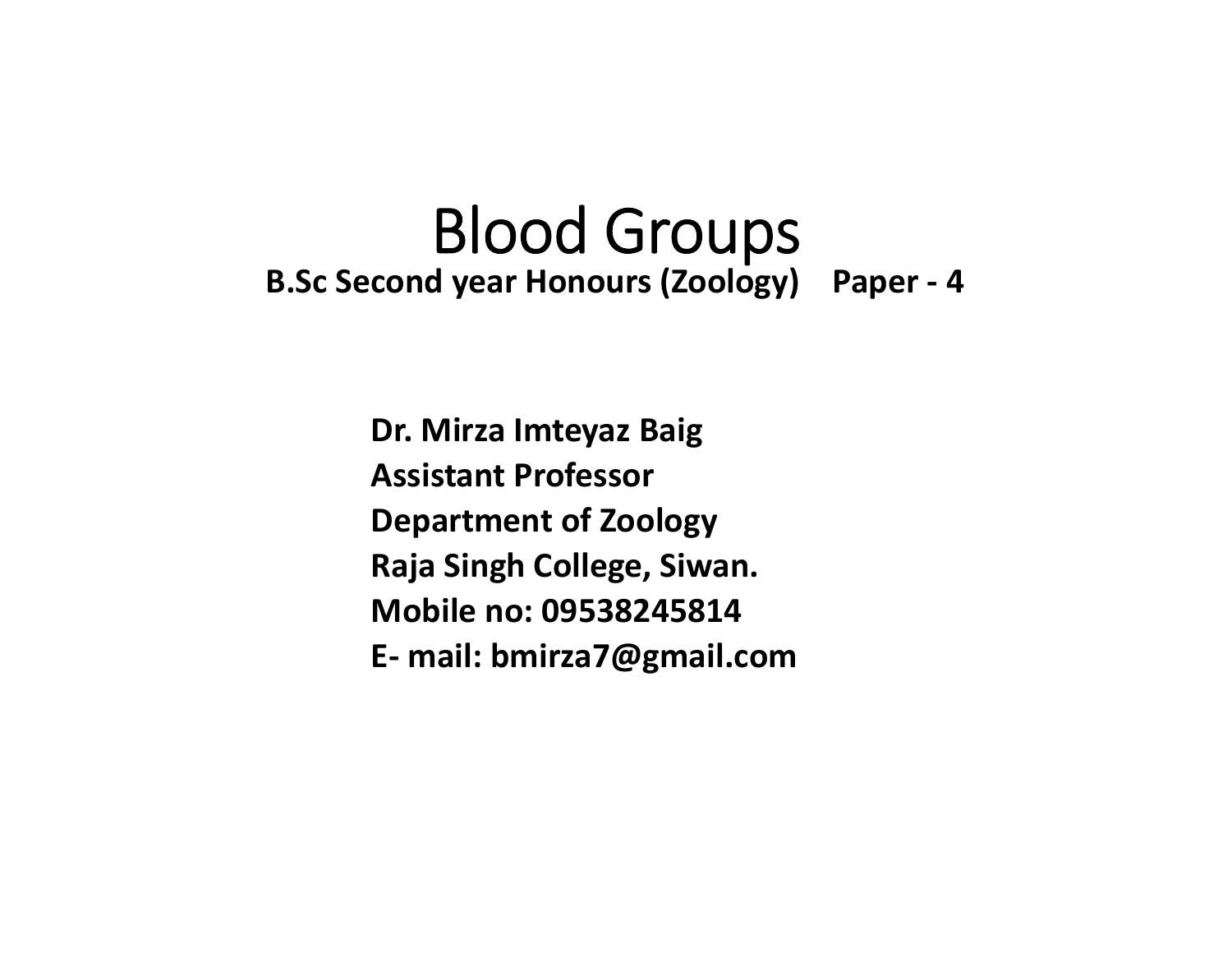#### *Blood Typing and Transfusions*

- $\triangleright$  A blood transfusion is the transfer of blood from one individual to another.
- $\triangleright$  For transfusions to be done safely, blood must be typed so that agglutination clumping of red blood cells) does not occur when blood from different people is mixed.
- Blood typing usually involves determining the ABO blood group and whether the individual is Rh  $\overline{\phantom{x}}$  or Rh $\overline{\phantom{x}}$  .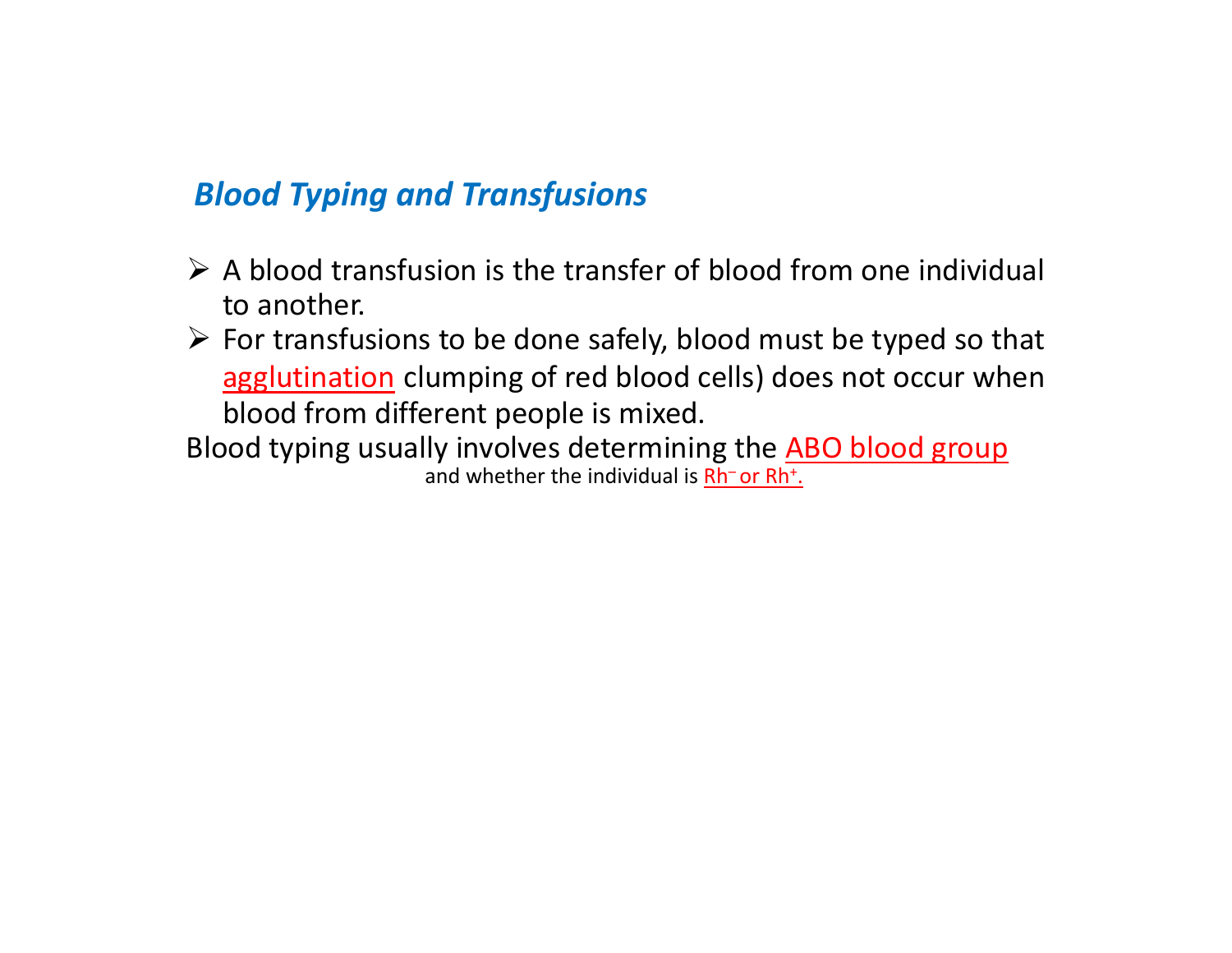#### Terminology to help understand ABO blood typing?

Antigen - a foreign substance, often a polysaccharide or a protein, that stimulates an immune response

Antibody – is protein made in response to an antigen in the body and bind to that antigen

Blood transfusion – transfer of blood from one individual into another individual

#### *ABO Blood Groups*

*What determines the A, B, AB or O blood type?*

 $\triangleright$ The plasma membrane of RBC has glycoproteins. That can be antigens to other individuals.

 $\triangleright$  ABO blood typing is based on the Presence and/or absence of 2 blood antigens, Type A and Type B

 $\triangleright$  Each blood type has antibodies; A and B Type of antibodies.



Type A blood. Red blood cells have type A surface antigens. Plasma has anti-B antibodies.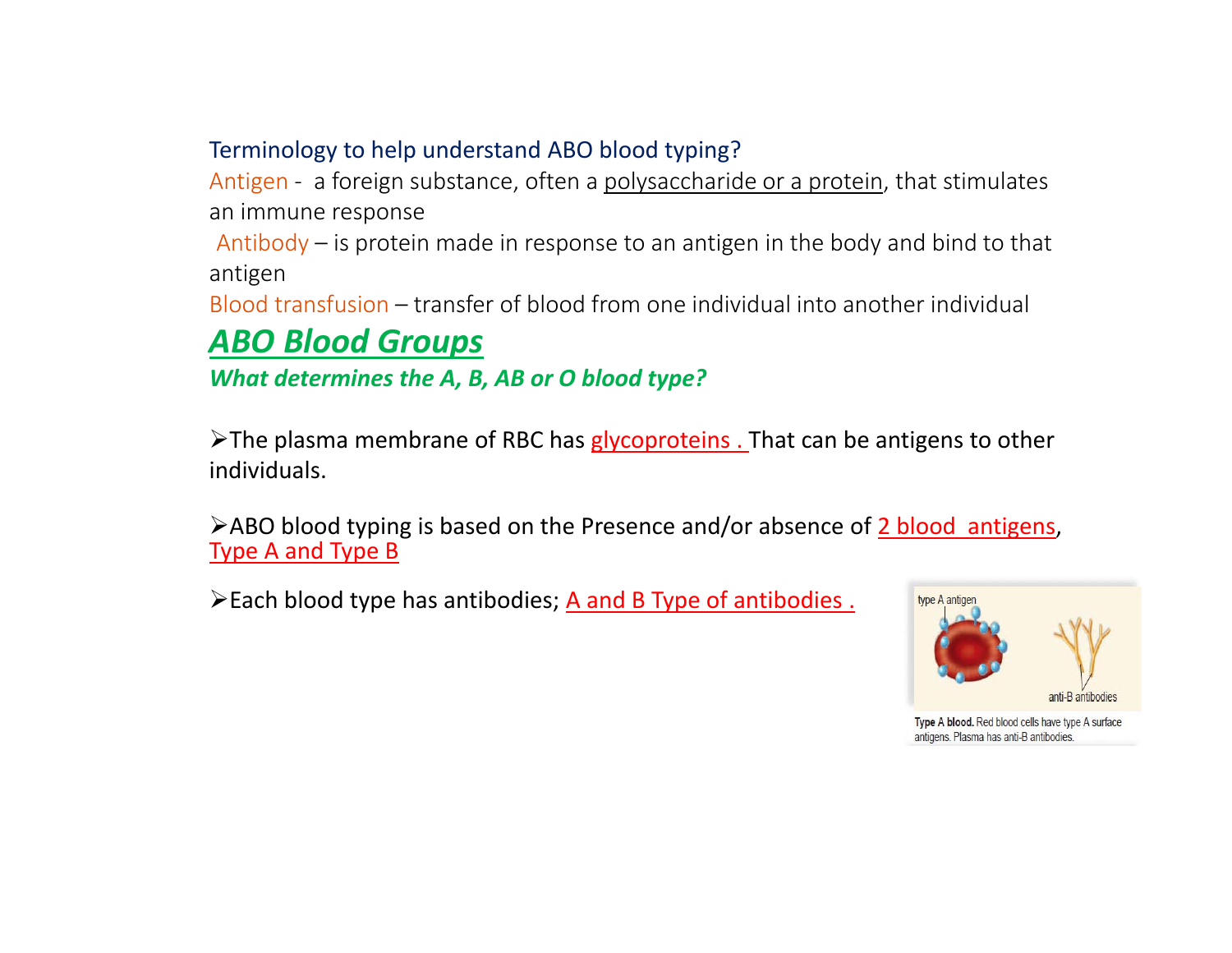Antibodies are only present for those antigens lacking on the red blood cells because these proteins recognize and bind the protein they are named after.

Each blood type *has antibodies that correspond to the opposite blood type.* 

Thus, an individual with type A blood has anti‐B antibodies in the plasma, and a person with type B blood has anti-A antibodies in the plasma.

 $\triangleright$  A person with type O blood has both antibodies in the plasma and someone with type AB blood lacks both antibodies.

Anti‐A and/or anti‐B antibodies are not present at birth, but they appear over the course of several months.

Each antibody has a *binding site that will* combine with its corresponding antigen in a tight *lock‐and‐key fit*.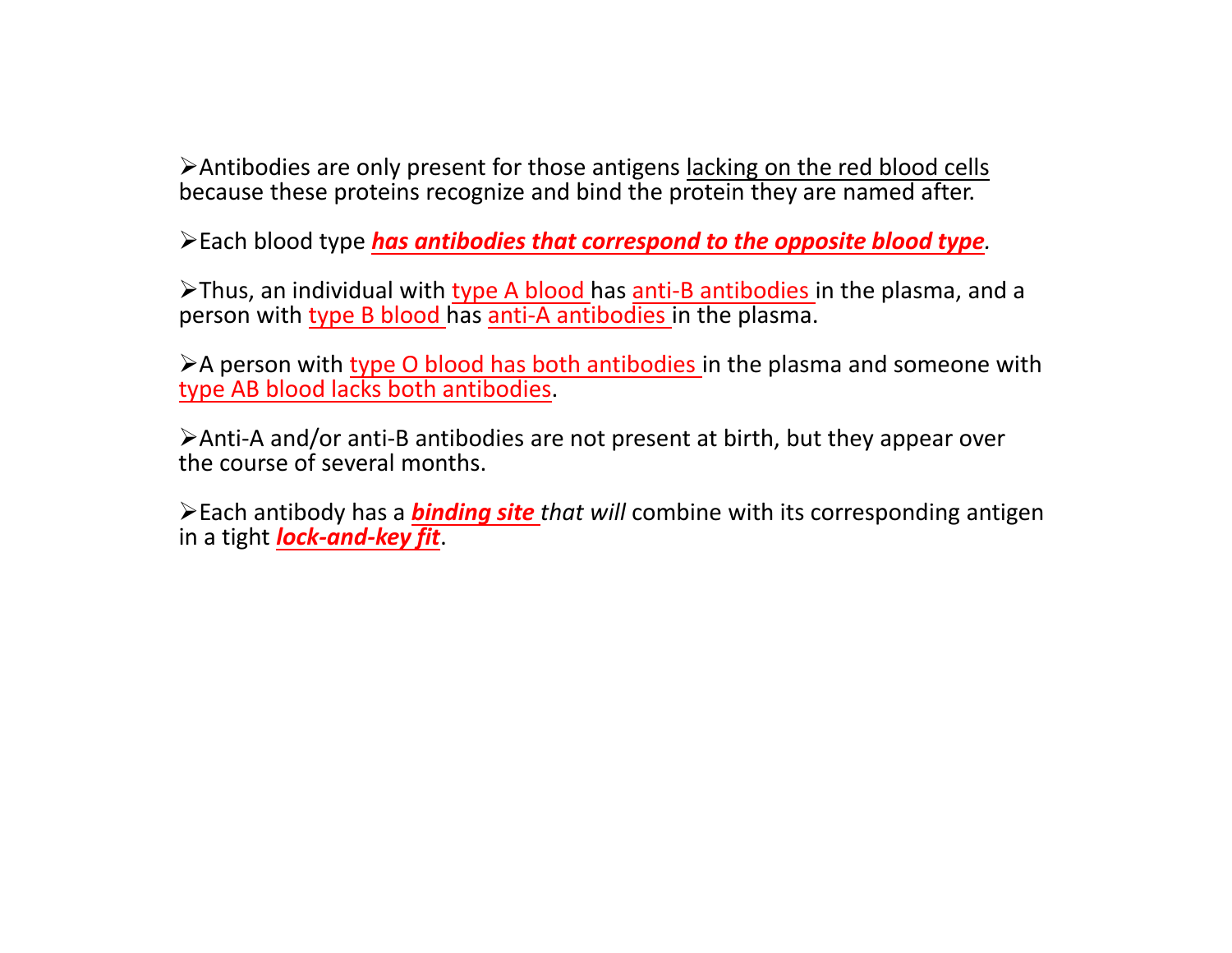## *How can you remember what each blood type means?*

- $\triangleright$  Blood types are named after the protein antigens that are present on the surface of their RBC, except type O that entirely lacks A and B proteins.
- $\triangleright$  Blood types only have **antibodies to antigens** they do not have on the surface of their cells
- $\triangleright$  For example: Type A blood
- $\triangleright$  Have A proteins on its surface
- $\triangleright$  Have B antibodies
- $\triangleright$  What can you say about someone with type AB blood?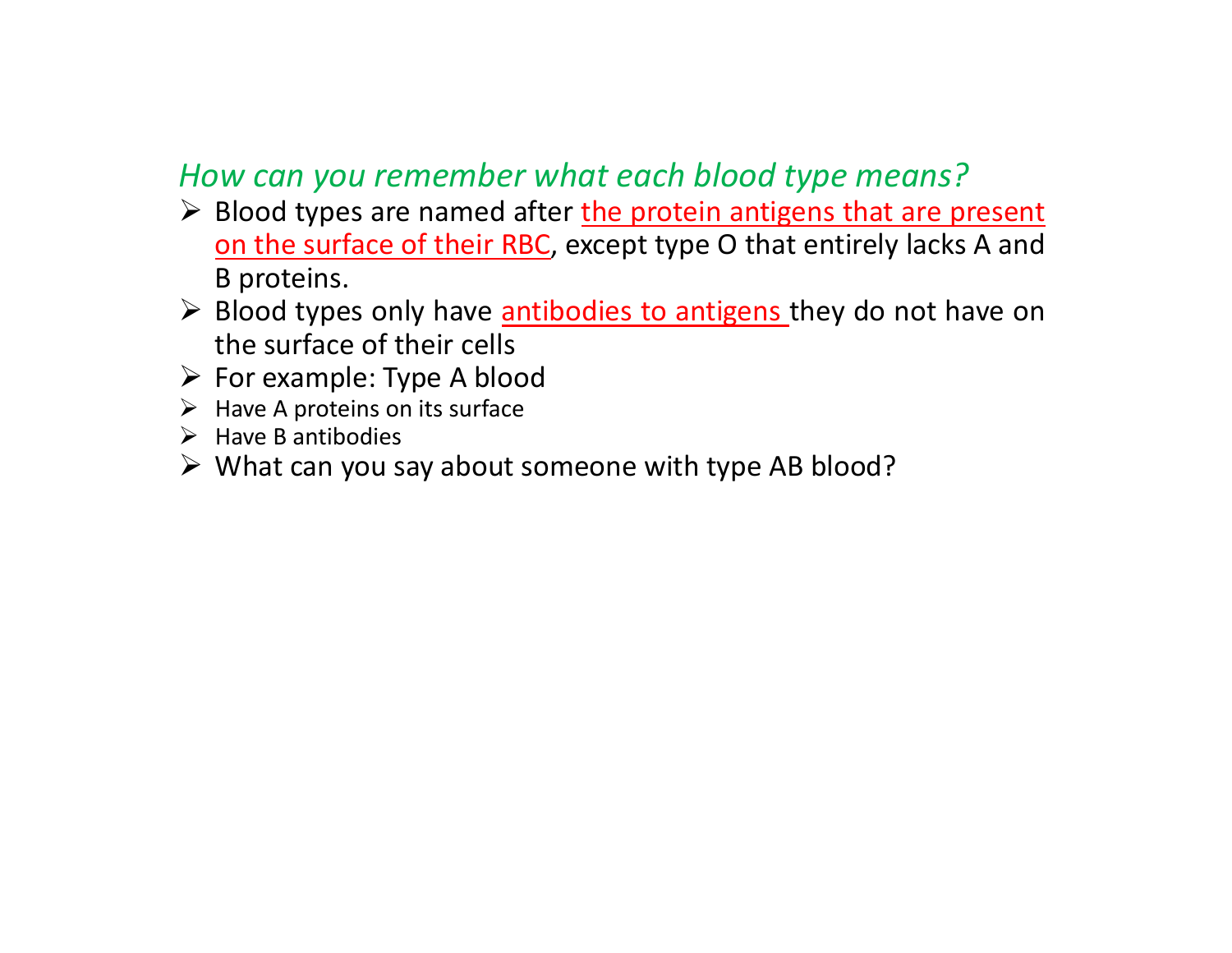## Looking at each blood type in the ABO blood system



Copyright © The McGraw‐Hill Companies, Inc. Permission required for reproduction or display.

**Type B blood. Red blood cells have type B surface antigens. Plasma has anti‐A antibodies.**

**anti‐A antibodies**



**surface antigens. Plasma has neither anti‐A nor anti‐B antibodies.**

**antigens. Plasma has anti‐B antibodies.**

**type B surface antigens. Plasma has both anti‐A and anti‐B antibodies.**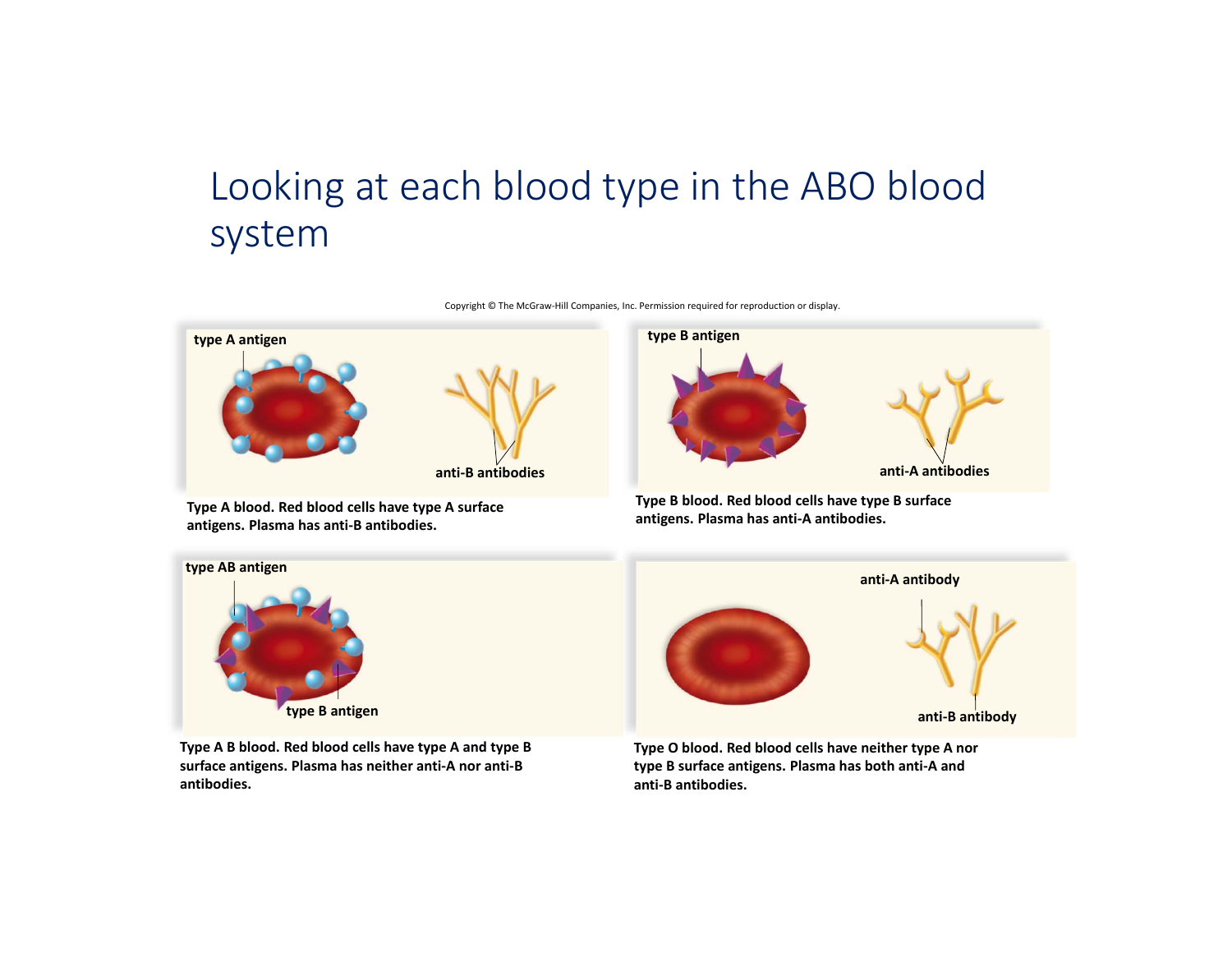### *Blood Compatibility*

- First, consider the antigens found on the blood transfusion recipient.
- Second, consider the <u>antibodies found in the donor blood</u>.
- If the antibodies in the donor blood can recognize the antigen on the recipient's blood then the blood will agglutinate (clump) and cause rejection.



Copyright © The McGraw‐Hill Companies, Inc. Permission required for reproduction or display.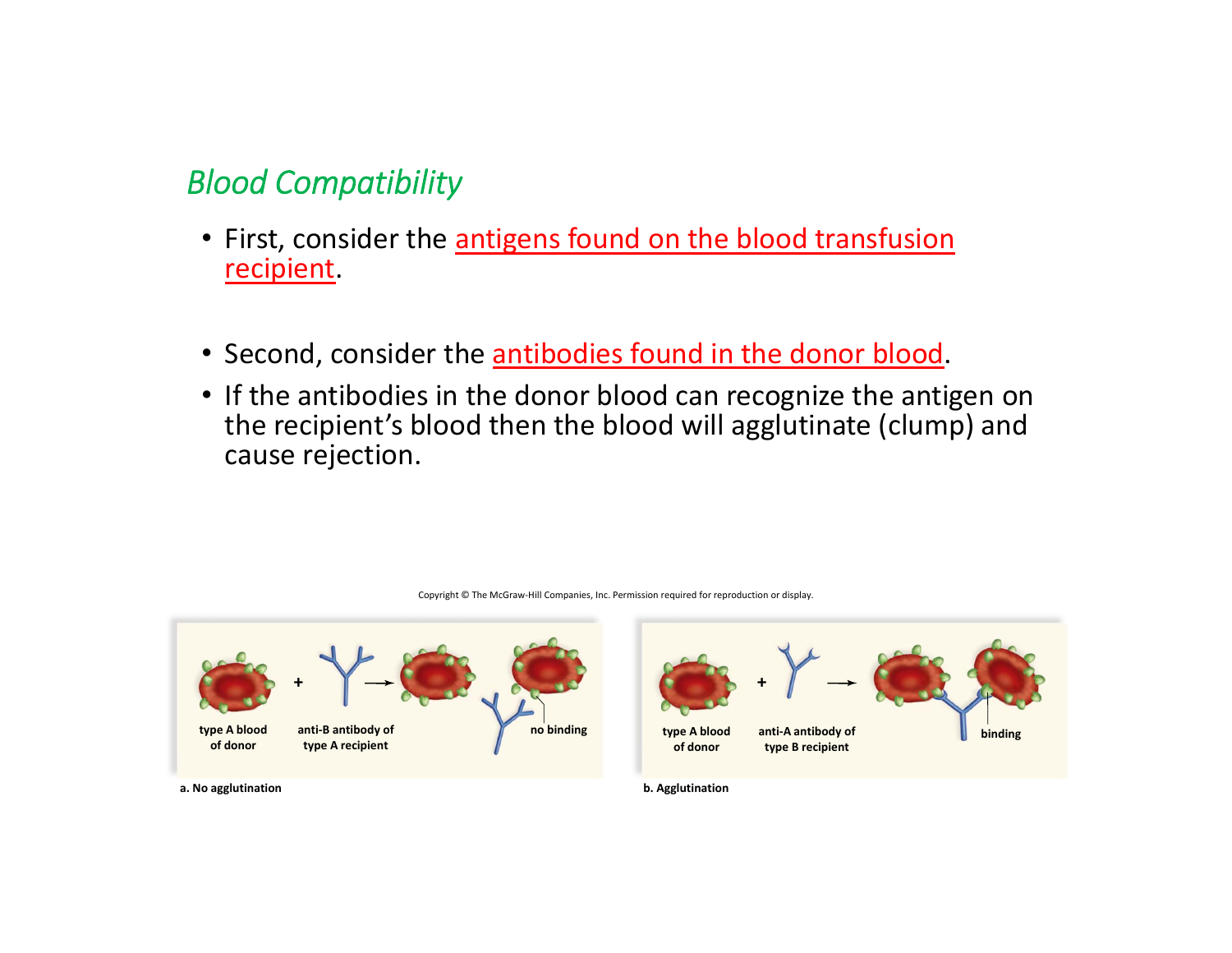# ABO System

| The ABO Blood System                                               |                           |                           |                        |                    |
|--------------------------------------------------------------------|---------------------------|---------------------------|------------------------|--------------------|
| <b>Blood Type</b><br>(genotype)                                    | <b>Type A</b><br>(AA, AO) | <b>Type B</b><br>(BB, BO) | <b>Type AB</b><br>(AB) | Type 0<br>(00)     |
| <b>Red Blood</b><br>Cell Surface<br><b>Proteins</b><br>(phenotype) | A agglutinogens only      | B agglutinogens only      | A and B agglutinogens  | No agglutinogens   |
| <b>Plasma</b><br><b>Antibodies</b><br>(phenotype)                  | b agglutinin only         | a agglutinin only         | NONE<br>No agglutinin  | a and b agglutinin |

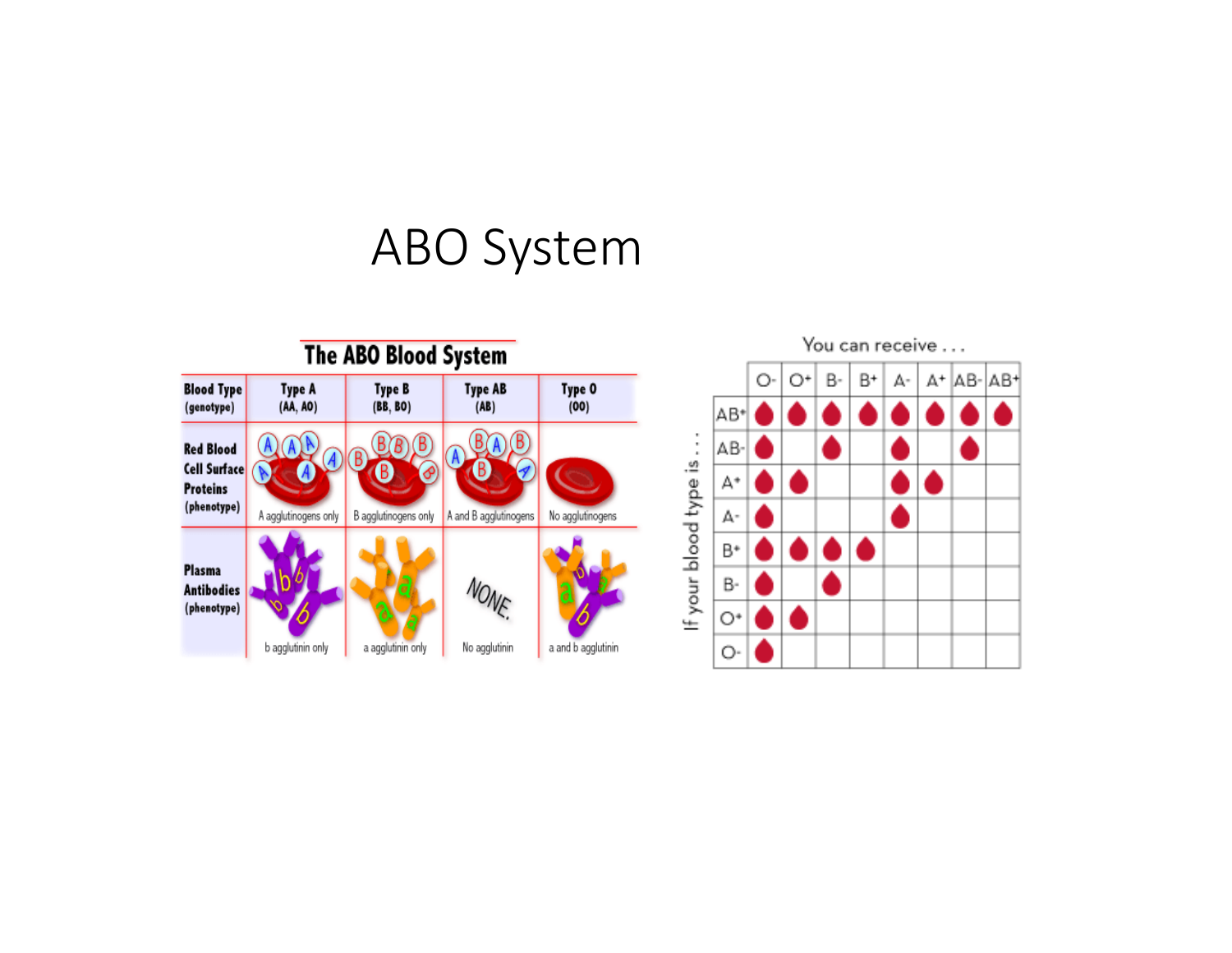## *Rh Blood Groups*

- $\triangleright$  The Rh factor is often included (used) when expressing a blood type by naming it *positive or negative*.
- People with the *Rh factor are positive* and those *without Rh are negative.*
- *Rh antibodies* only develop in a person when they are exposed to the Rh factor from another's blood (usually a fetus).

#### *When is the Rh factor important?*

- $\blacktriangleright$  During pregnancy under these conditions:
	- Mom: Rh<sup>-</sup>
	- Dad: Rh+
	- Fetus: Rh<sup>+</sup> (possible with the parents above)
- $\geq$ In this case above some Rh<sup>+</sup> blood can leak from the fetus to the mother during birth causing the mother to make Rh antibodies
- $\triangleright$ This can be a problem if the mother has a second fetus that is  $Rh^+$ because she now has antibodies that can leak across the placenta and attack the fetus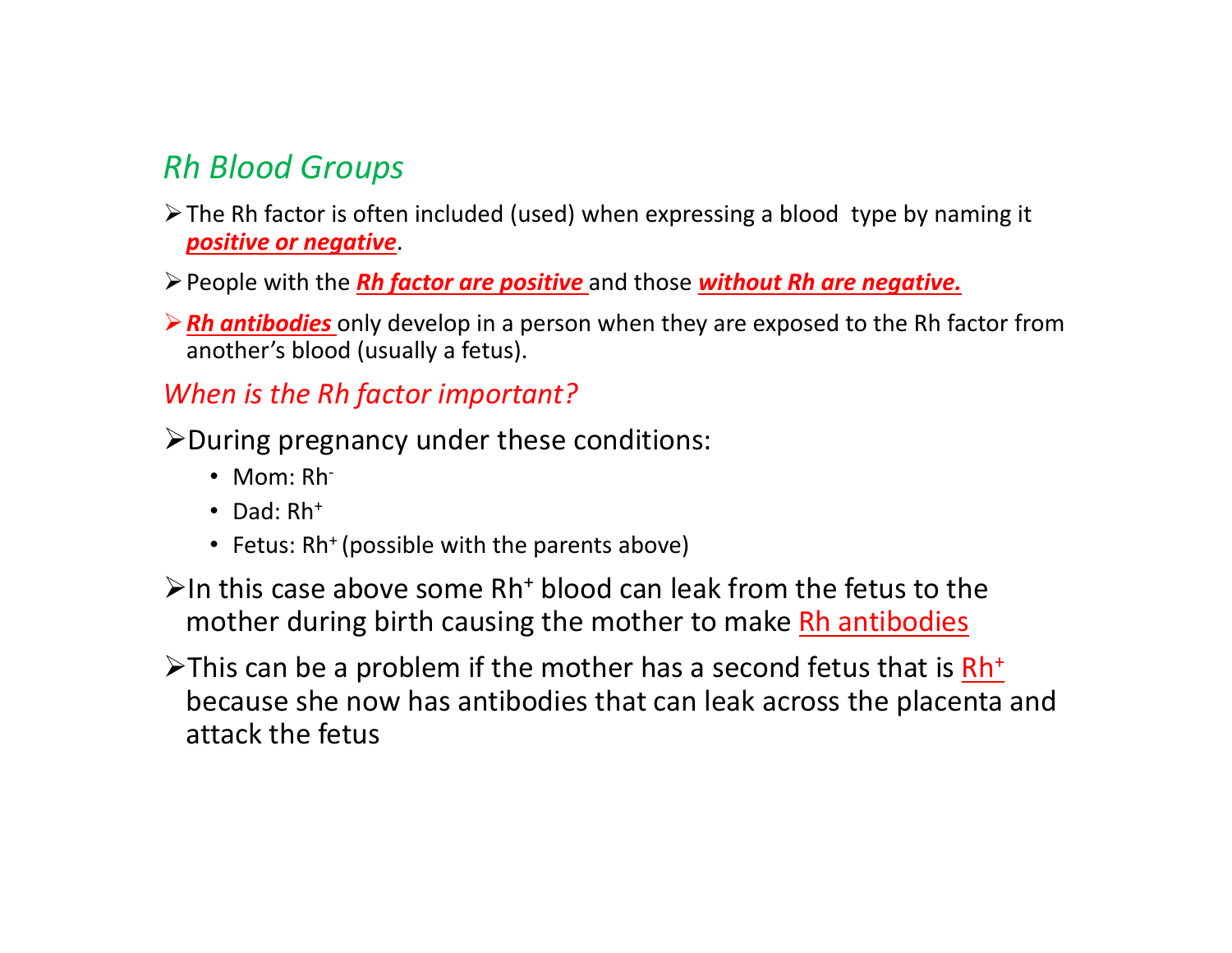This condition is known as *hemolytic disease of the newborn* that can lead to *retardation and even death*. It starts in the womb

and continues after the baby is born. Due to red blood cell destruction, the baby will be *severely anemic*. Excess hemoglobin breakdown products in the blood can lead to *brain damageand mental retardation, or even death*.



a. Fetal Rh-positive red blood cells leak across placenta into mother's bloodstream.

b. Mother forms anti-Rh antibodies that cross the placenta and attack fetal Rh-positive red blood cells.